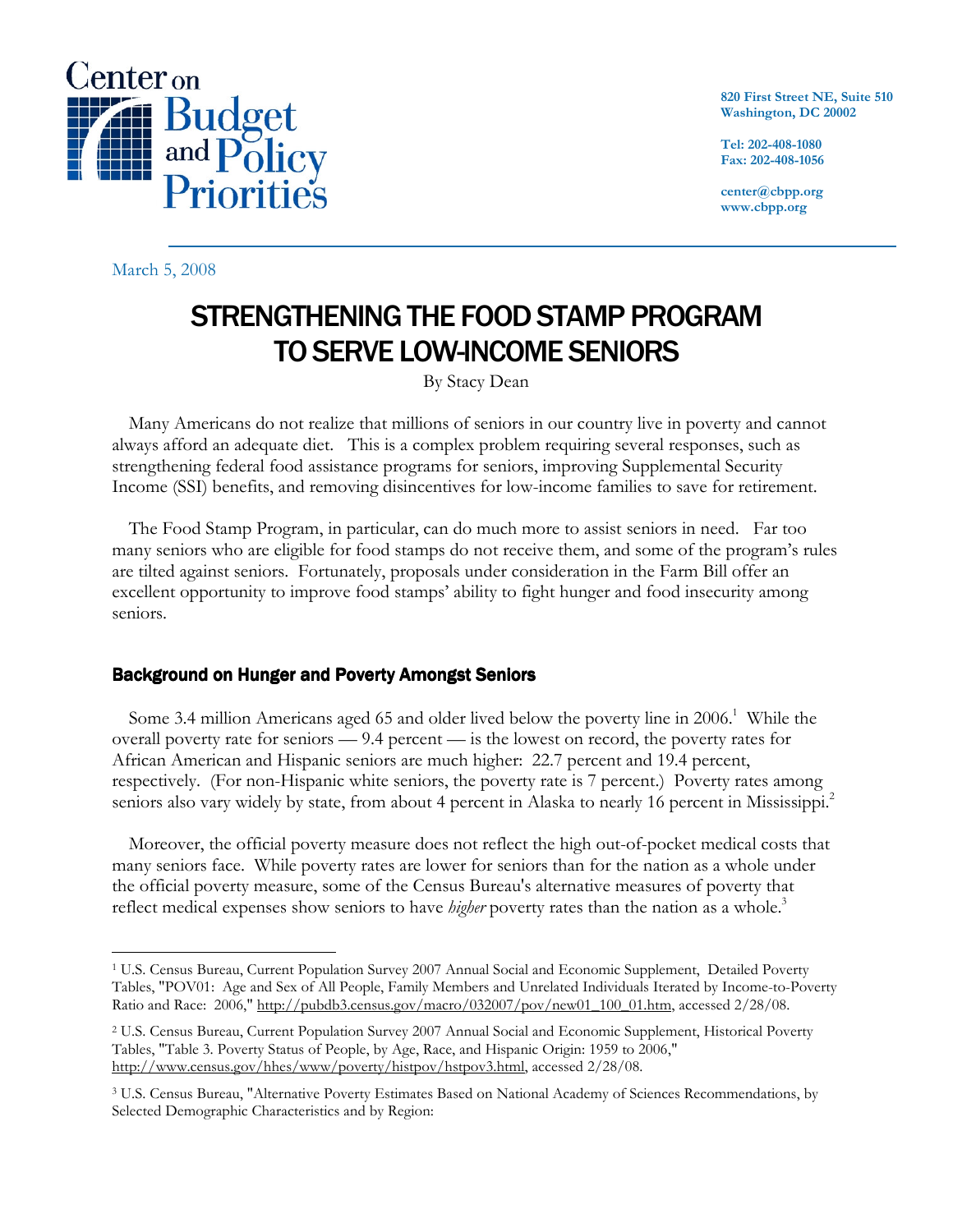Some 6 percent of elderly Americans experience food insecurity, according to 2006 data. (USDA defines a food-insecure household as one that "does not have consistent access to enough food for active, healthy lives for all households members during the year.") The food insecurity rate is the same for seniors living with others and seniors living alone.

Food insecurity is much more common, however, among *low-income* seniors — those with incomes below 130 percent of the poverty line (i.e., those eligible for food stamps). Some 17.6 percent of low-income seniors living with others are food insecure, as are more than 12 percent of low-income seniors who live alone<sup>4</sup>.

 Like poverty, food insecurity is much more common among minority seniors than white seniors. Nearly 19 percent of black seniors and 15.4 percent of Hispanic seniors are food insecure, compared to just 3.7 percent of white seniors.<sup>5</sup>

## Food Stamps Can Help Seniors Who are Struggling Against Hunger

 The Food Stamp Program, our nation's most powerful anti-hunger program, provides assistance every month to more than 2 million seniors. More than 80 percent of seniors who receive food stamps have total income below the federal poverty level, and about 80 percent live alone. Many of the nation's most vulnerable seniors rely on food stamps, along with social security, SSI, and other state and federal assistance to help afford an adequate diet. In fiscal year 2007, almost \$2.5 billion in food stamp benefits went to households with members who were elderly to help them purchase food.

 The Food Stamp Program is efficient and effective. Its benefits are well-targeted on the people who have the greatest difficulty affording an adequate diet. And it efficiently provides benefits on electronic benefit (EBT) cards that are like the plastic debit and credit cards most people carry in their wallets and can be swiped in supermarket and grocery store check-out lines. The program currently has the lowest error rate on record.

 Overall, 65 percent of individuals who are eligible for food stamps receive benefits. Among eligible families with children the participation rate is over 80 percent. Yet, for eligible seniors, the participation rate is significantly lower — only 30 to 40 percent.

 $\overline{a}$ 

<sup>2006,&</sup>quot; http://www.census.gov/hhes/www/povmeas/altmeas06/nas\_measures\_2006\_demog\_and\_region.xls, accessed 2/28/08.

<sup>&</sup>lt;sup>4</sup> Nord, Mark, Andrews, Margaret, and Carlson, Steven. Household Food Security in the United States, 2006, Food Assistance and Nutrition Research Report No. 49, U.S. Department of Agriculture, Economic Research Service, November 2007.

<sup>&</sup>lt;sup>5</sup> Nord, Mark. Food Security Rates are High for Elderly Households, Food Review, 25(2), U.S. Department of Agriculture, Economic Research Service, Summer-Fall 2002.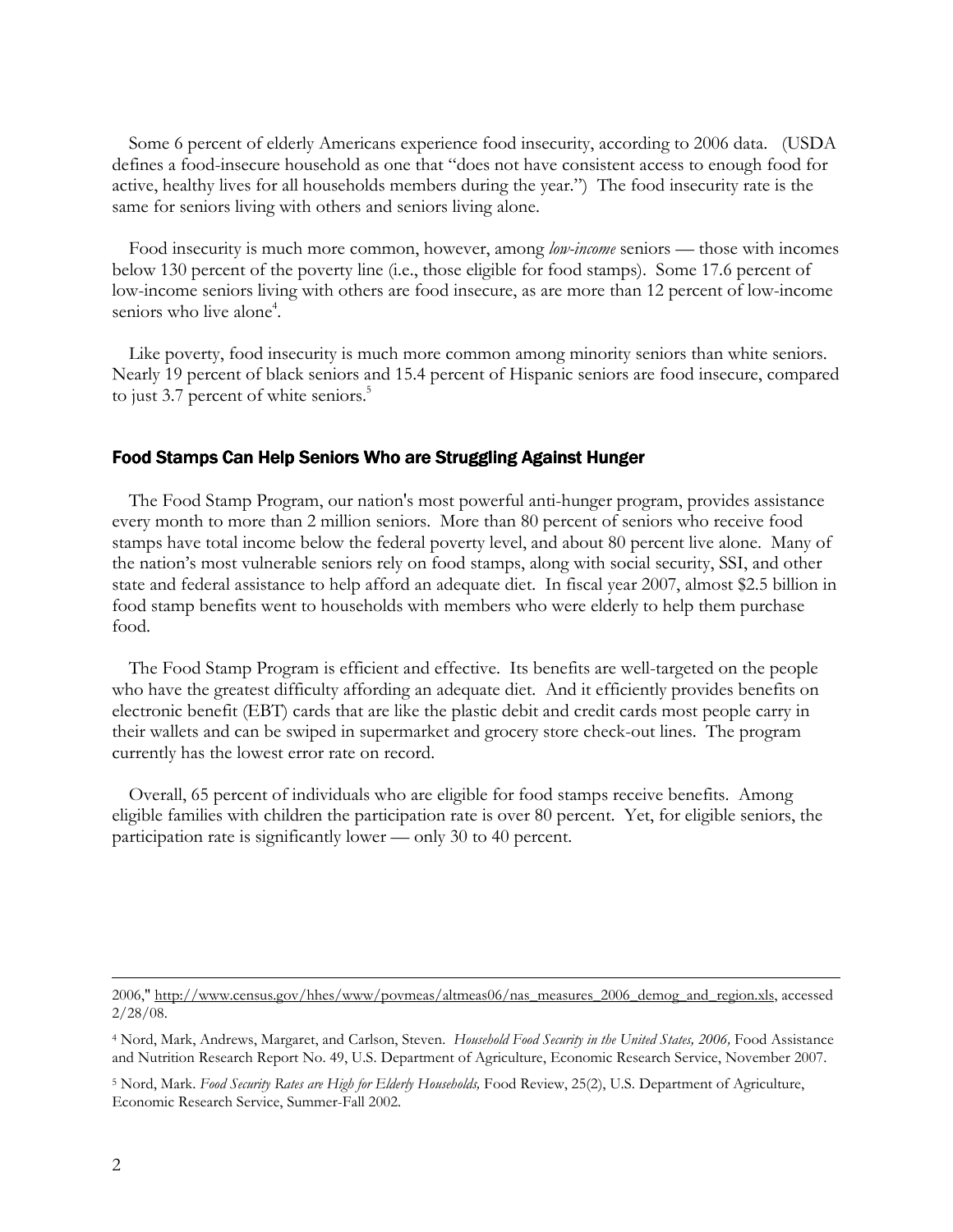One of the primary reasons for the low participation rate is that some seniors mistakenly believe that they are eligible for only a \$10 minimum benefit. It is true that almost 20 percent of seniors

who receive food stamps have income that, while still very low, is high enough that they can qualify for only \$10 under the program's rules. However, the average benefit among the other 80 percent of seniors who receive food stamps is substantial — about \$100 a month. This is because most eligible seniors have sufficiently low income and high medical

| <b>Participation Rate Among Elderly Individuals in FY2005</b>                                                                                                                                                            |        |
|--------------------------------------------------------------------------------------------------------------------------------------------------------------------------------------------------------------------------|--------|
| Trends in Food Stamp Program Participation Rates: 1999 to 2005                                                                                                                                                           |        |
| * FS Participation Rate amongst elderly individuals                                                                                                                                                                      |        |
| Total                                                                                                                                                                                                                    | 30.75% |
| Elderly living alone                                                                                                                                                                                                     | 40.08% |
| Elderly living w/others                                                                                                                                                                                                  | 19.46% |
| *U.S. Department of Agriculture, Food and Nutrition Service, Office of<br>Analysis, Nutrition and Evaluation, Trends in Food Stamp Program Participation<br>Rates: 1999 to 2005, by Kari Wolkwitz. Alexandria, VA: 2007. |        |

and shelter expenses to qualify for a higher benefit under the program's rules.

Another reason for low participation is that, in order to ensure program integrity and proper targeting of benefits, the Food Stamp Program has burdensome application and paperwork requirements that many seniors may find onerous (especially if they think they can qualify for only \$10).

## The Farm Bill Can Help Strengthen Food Stamps for Seniors

 This year's renewal of the Farm Bill provides an important opportunity to improve food stamps for seniors. Many of the food stamp provisions in the House and Senate bills that would strengthen the food stamp program are oriented towards addressing the needs of seniors. For example, the following provisions of the Senate and House farm bills would boost food stamp benefits among the elderly, make more seniors eligible, or reduce barriers that can impede eligible seniors from participating.

Ending erosion in the food stamp standard deduction. The minimum standard deduction that households with 3 or fewer members receive — a group that makes up 98 percent of food stamp households with seniors — would be increased and indexed in subsequent years for inflation. More than 1.5 million seniors would be helped by this change and would no longer see the purchasing power of their food stamp benefits shrink with each passing year.

Updating the minimum benefit. The \$10 minimum benefit, which goes to about 400,000 households with seniors and has not been adjusted for inflation in 30 years, would rise to \$16 in fiscal year 2009 — more than a 50 percent increase — and would be adjusted for inflation in later years. As noted, because many seniors believe they can qualify for only the minimum benefit, this change presents an important education opportunity and outreach tool for states and community organizations to enroll more seniors in food stamps, many of whom will qualify for more than \$16.

Reducing paperwork requirements. The Senate farm bill would extend to seniors a state option from 2002 that has dramatically reduced the amount of paperwork that younger families must provide to food stamp offices. Currently seniors must report any change in their income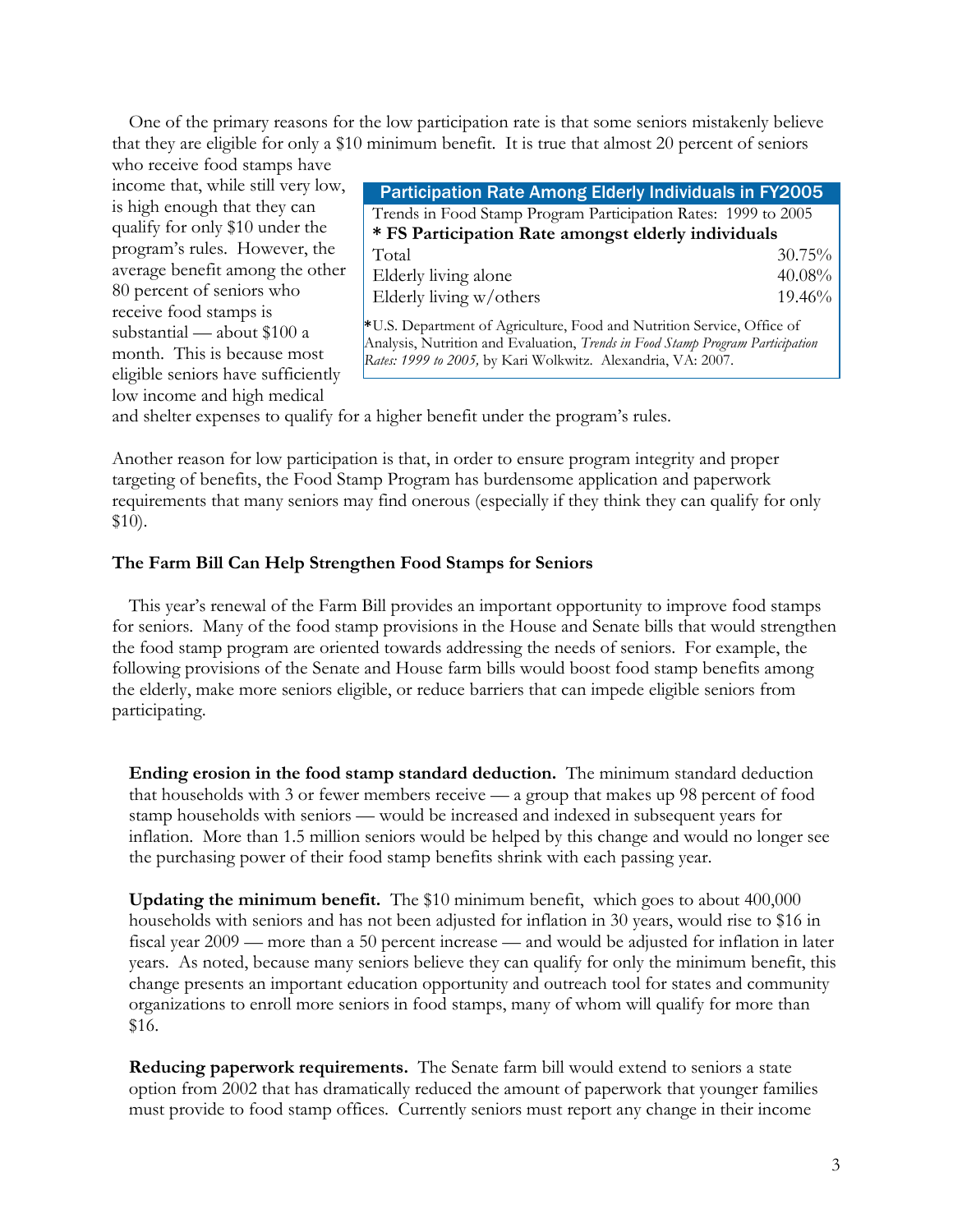and circumstances within 10 days. Under the change, states would allow many households with seniors to receive food stamps for 12 months at a time, during which they would only need to report changes that put their income over the food stamps eligibility limit of 130 percent of the poverty line. The change has the potential to sharply reduce the paperwork burdens of the 2 million seniors who receive food stamps.

In addition, the bill would allow states to accept food stamp applications over the telephone, which could be a significant improvement for low-income seniors who may have difficulty making trips to the local welfare office or navigating states' new on-line applications.

 Encouraging savings. The food stamp asset limit for households with seniors has been frozen at \$3,000 for more than 20 years. The steady shrinkage in the inflation-adjusted value of the asset limits discourages saving and undermines a key way for low-income seniors to build a modest cushion for unexpected expenses. Both the House and Senate bills would index the asset limit; the Senate bill would also raise it substantially, to \$4,500. In addition, under both bills, taxpreferred retirement accounts and education accounts would no longer count toward the asset limit. This would help seniors who have saved for their retirement in IRAs from having to liquidate those accounts in order to receive food stamps.

 Raising the Adult Dependent Care Deduction. The bill would eliminate the cap on the dependent care deduction, so that working families that pay for care for elderly family members could deduct the full amount of costs they incur in order to work.

 Protecting seniors' access to their EBT benefits. The farm bill would ensure that states do not inappropriately remove food stamp benefits from seniors' EBT accounts if they have not been accessed for a short period of time. Some seniors, particularly those who receive small benefit amounts, may wish to accumulate their food stamp benefits to use in one shopping trip or for a special occasion, such as a large family gathering.

 Increasing Emergency Food Assistance. Annual funding for commodity purchases for the Emergency Food Assistance Program (TEFAP) under the Food Stamp Program would increase from \$140 million to \$250 million. These funds go to food pantries, soup kitchens, and other emergency sites that provide food to low-income populations. According to America's Second Harvest, the nation's principal Food Bank network, about 2.6 million senior citizens are helped at emergency food sites over the course of a year.

 Enhancing services to seniors in CSFP. The Commodity Supplemental Food Program (CSFP) provides monthly nutritious food packages to women, infants, and children who do not participate in WIC and to low-income seniors in about two-thirds of the states. The farm bill would allow states to serve seniors on an equal basis with families, rather than prioritize families.

 Improving the Senior Farmers' Market Nutrition Program. The farm bill would increase mandatory funding for Senior Farmers' Markets, which provides fresh fruits and vegetables from farmers' markets and roadside stands to low-income seniors. The bill also would ensure that such benefits are not counted as income in other programs and would prohibit states from collecting sales taxes on food purchases made with such benefits.